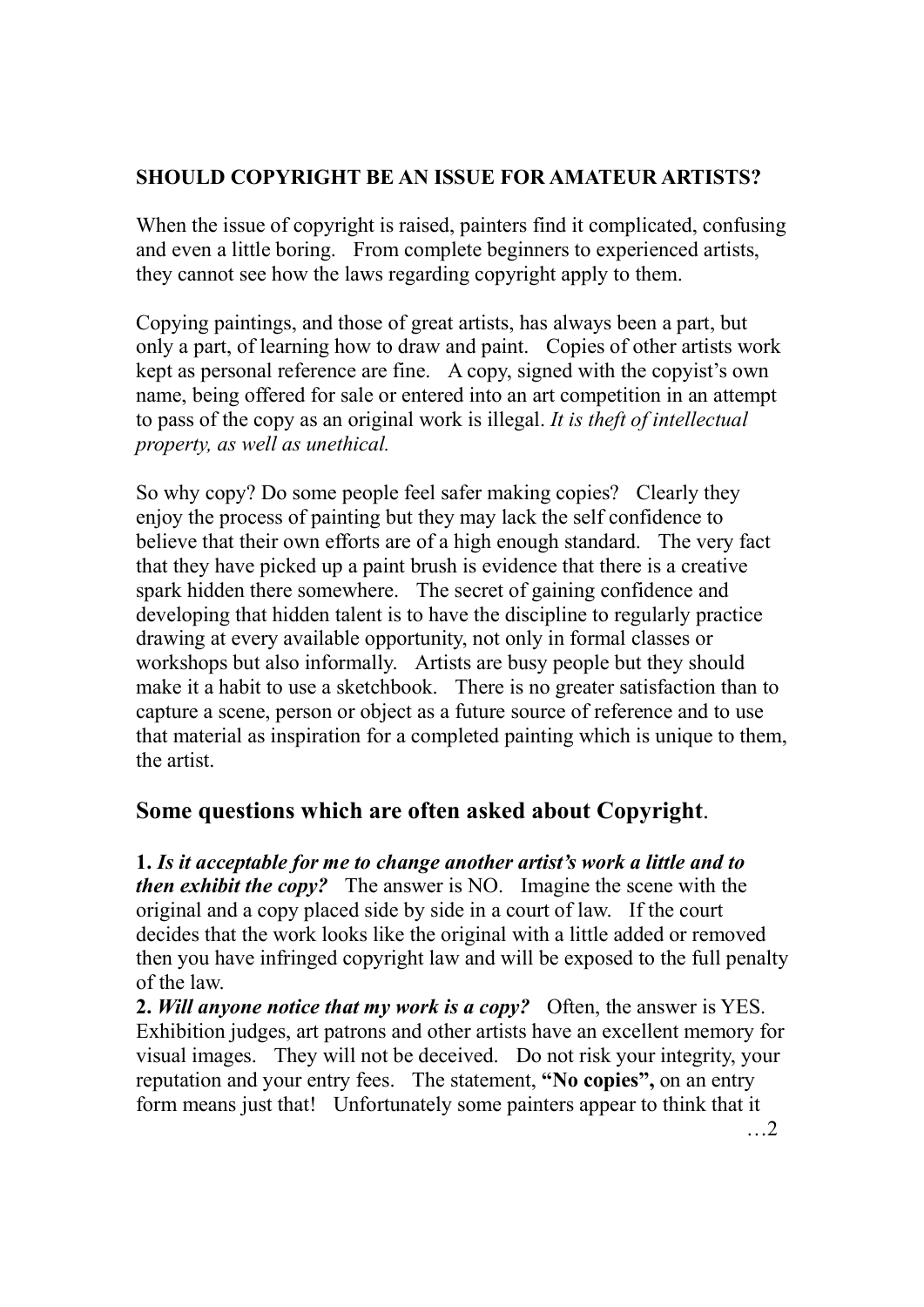does not apply to them. Finding a beautiful photograph or painting in a magazine, calendar or art book and copying it with their own hand by applying paint to a board or canvas does not transform it into their own original art. It is still another artist's concept. That artist did the hard work and will still own the copyright. It is illegal to offer a copy as your own work, as well as unethical, and self delusional!

**3.** *Is it legal to copy the work of a deceased person?* Copyright automatically comes into being when a work is completed or a photograph is first published. Copyright exists during the lifetime of the artist or photographer and for a further 70 years after their death. Copies of the paintings of "Old Masters" done centuries ago are legitimate to offer for sale provided you do the right thing. It is vital to acknowledge that it is a copy by putting, for example, "After Joe Master 1620, *followed by your Name"* on the front of the copy. Once you have done this you will automatically own the copyright of your copy even if you sell the painting. It does not pass to the buyer unless you sign a contract to sell the copyright.

**4.** *Is it sufficient to obtain permission to copy another person's work?* Exercise caution here. It is all very well to believe that you have legitimately obtained permission verbally or even in writing but it can be very difficult to establish who actually owns the copyright. Years pass, people move on and memories fade. You may sometimes see "Royalty Free" on internet images but be careful since royalty and copyright are very different things in law. Royalty free means that you do not have to pay a fee to use the image but you must still acknowledge the source of the image for copyright purposes. Anyway, why should the legitimate owner of the copyright give you permission? They may have sold an original work but could still be earning substantial fees from reproductions. Famous people such as film and TV personalities or stage performers (or their estates, after they are deceased), as well as fashion models can have copyright on their looks, since their physical attributes are a major source of a substantial income and their visual image is jealously guarded. Some "personalities" may eagerly seek publicity but ensure that permission is in writing and do guard against them changing their minds should the trappings of success eventually become unwelcome. They will almost certainly have more expensive lawyers than you can afford to defend you in a court action. **5.** *I paid good money to attend workshops and classes, so why can't I offer the output for sale?* Art tuition undertaken over several years to obtain a

…2